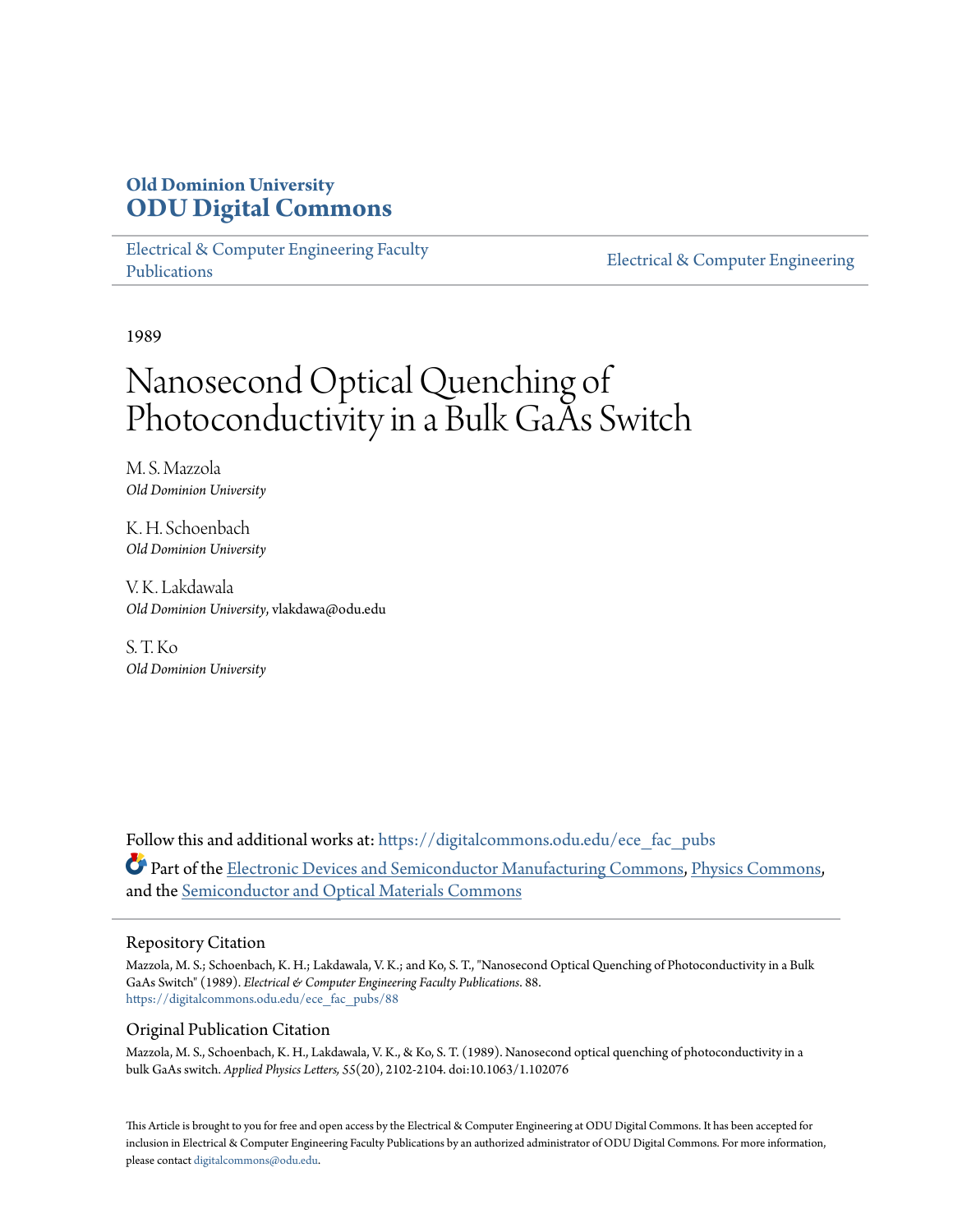## **Nanosecond optical quenching of photoconductivity in a bulk GaAs switch**

[M. S. Mazzola,](http://aip.scitation.org/author/Mazzola%2C+M+S) [K. H. Schoenbach,](http://aip.scitation.org/author/Schoenbach%2C+K+H) [V. K. Lakdawala,](http://aip.scitation.org/author/Lakdawala%2C+V+K) and [S. T. Ko](http://aip.scitation.org/author/Ko%2C+S+T)

Citation: [Appl. Phys. Lett.](/loi/apl) **55**, 2102 (1989); doi: 10.1063/1.102076 View online: <http://dx.doi.org/10.1063/1.102076> View Table of Contents: <http://aip.scitation.org/toc/apl/55/20> Published by the [American Institute of Physics](http://aip.scitation.org/publisher/)

# **Applied Physics Letters**

Save your money for your research. It's now FREE to publish with us no page, color or publication charges apply.

If your article has the potential to shape the future of applied physics, it BELONGS in **Applied Physics Letters**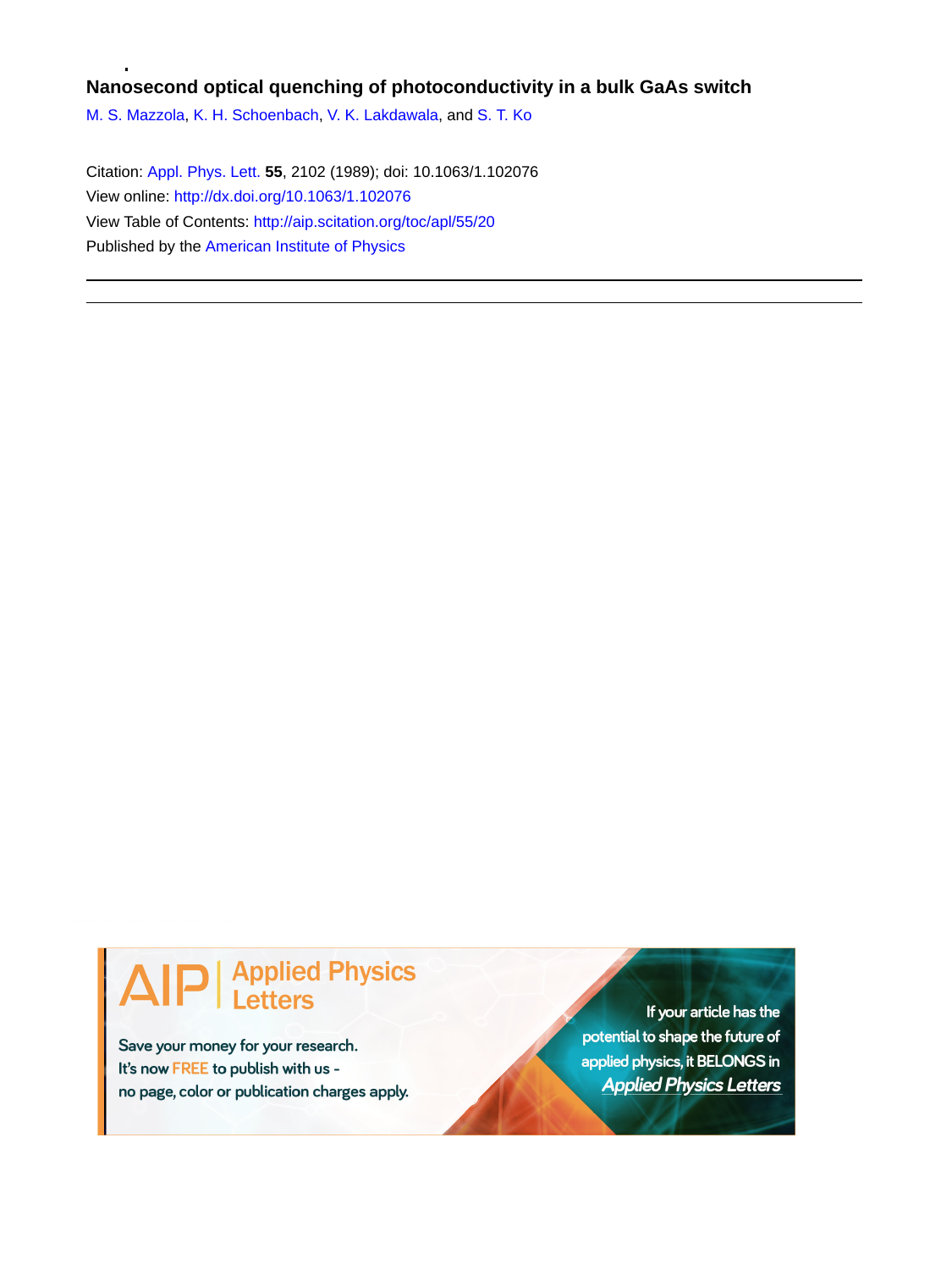### Nanosecond optical quenching of photoconductivity in a bulk: GaAs sWItch

M. S. Mazzola, K. H. Schoenbach, V. K. Lakdawaia, and S. T. Ko *Department of Electrical and Computer Engineering, Old Dominion University, Norfolk, Virginia 23529* 

(Received 15 May 1989; accepted for publication 11 September 1989)

Persistent photoconductivity in copper-compensated, silicon-doped semi-insulating gallium arsenide with a time constant as large as  $30 \mu s$  has been excited by sub-band-gap laser radiation of photon energy greater than 1 eV. This photoconductivity has been quenched on a nanosecond time scale by laser radiation of photon energy less than  $1 \text{ eV}$ . The proven ability to turn the switch conductance on and off on command, and to scale the switch to high power could make this semiconductor material the basis of an optically controlled pulsed-power closing and opening switch.

High-power, bulk, laser-controlled semiconductor switches are of interest for use in lightweight, medium to high power pulse generators. They have so far been mainly used as closing switches for applications requiring fast rise times and low jitter.<sup>1</sup> Closing of the switch is generally achieved by illuminating the switch with band-gap radiation, thus generating electron-hole pairs. The photoconductivity remains high for the duration of the laser pulse, and then decays in the absence of the laser pulse with a time constant determined by bulk recombination of free carriers or by carrier sweep out. In order to achieve short opening times, short electron-hole pair lifetimes are required. However, a short electron-hole pair lifetime represents a large conductivity loss mechanism, which for many applications dictates an unacceptable expenditure of expensive laser photons.

An alternative has been proposed<sup>2</sup> which we have called a bulk optically controlled semiconductor switch (BOSS). The BOSS utilizes the excitation of electrons from deep centers, such as provided by copper in copper-compensated silicon-doped semi-insulating GaAs (Cu:Si:GaAs), to induce photoconductivity. The small cross section for electron trapping into a Cu center allows for long conduction times without continuous laser radiation. Just as important, however, BOSS may be interrupted on command by the application of a second laser pulse of longer wavelength. This laser pulse floods the valence band with free holes, thus inducing a rapid quenching of the photoconductivity over a time scale given by the electron-hole pair lifetime of the material, which can be subnanosecond.

The excitation of long-lived photoconductivity (known as "tail conductivity") at relatively high power has already been demonstrated.<sup>3</sup> The purpose of this letter is to present recent results that demonstrate strong switch opening by rapid laser-stimulated quenching of the tail conductivity.

Low-resistivity, n-type GaAs can be made semi-insulating by the introduction of suitable acceptors into the material through diffusion. One defect is a deep acceptor known as  $Cu_B$ , which is located 0.44 eV above the valence band. The addition of the proper density of  $Cu<sub>B</sub>$  levels into GaAs grown with a shallow donor will result in a highly resistive, compensated crystal.<sup>4</sup>

The crystals used in this investigation wcre taken from a GaAs wafer grown using the horizontal Bridgman technique.<sup>5</sup> The material was originally doped with silicon to a density of  $5 \times 10^{16}$  cm<sup>-3</sup>. The crystals were then covered on one side with copper using a vacuum evaporator. The copper layers were approximately 1  $\mu$ m thick. The samples were placed in a diffusion fumace and annealed in a low-pressure arsenic environment for 2 h. One sample was annealed at 550 °C ( $\pm$ 1 °C), while another was annealed at 575 °C  $( + 1 °C)$ . Both samples were then polished and Au-Ge contacts were formed on one side in a planar geometry. Both samples are rectangular in shape with a length and width of about 5 mm. They are both 0.25 mm thick. The contacts are 3 mm wide and form a 2.5 mm gap across the surface of the crystal.

The contacts were annealed at 450°C for 3 min, after which the dark current-voltage  $(I-V)$  characteristics were measured up to a voltage of 100 V. The contacts were observed to be injecting (ohmic). From the  $I-V$  characteristics, the resistivity of the crystal annealed at 550°C was found to be  $10^3 \Omega$  cm at 300 K. The resistivity of the crystal annealed at 575 °C was found to be  $9 \times 10^4$   $\Omega$  cm, also at 300 K. Based on estimates of the Fermi level determined from these measurements, coupled with known solid solubility curves for copper in  $GaAs<sup>6</sup>$  we have concluded that the former crystal is undercompensated  $(n$  type), while the latter crystal is overcompensated  $(p$  type). Further references to the two samples will use these labels. Photoconductivity measurements for the *p-* and n-type samples are compared in Ref. 7, where the  $n$ -type sample is shown to be the better closing switch. This letter concentrates on the opening performance of the p-type sample.

Photoconductivity measurements were performed to test the BOSS concept. Figure 1 illustrates the experimental apparatus. Two different lasers were used to allow two consecutive laser pulses to illuminate the crystal, one for closing the switch, and the other to open it. A Nd:YAG laser  $(\lambda = 1.06 \,\mu\text{m}, h\nu = 1.17 \text{ eV})$  was used to induce the initial conductivity in the crystal (i.e., "turn on" the switch). The laser is *Q* switched, which results in a Gaussian-shaped temporal response with a full width at half maximum (FWHM) of 26 ns and a peak photon flux of  $5 \times 10^{23}$  cm<sup>-2</sup> s<sup>-1</sup> (90)  $kW/cm<sup>2</sup>$ ). The other laser pulse (the "turn-off" pulse) was generated by a tunable laser system formed with a DCR-3 Nd:YAG laser, a PDL pulsed dye laser, and an IR-WEX  $LiNbO<sub>3</sub>$  mixing crystal, all manufactured by Spectra Physics. The laser has a center wavelength of  $1.62 \mu m$ , which can be tuned  $\pm 0.18 \,\mu\text{m}$  (hv = 0.77  $\pm$  0.08 eV). This laser has a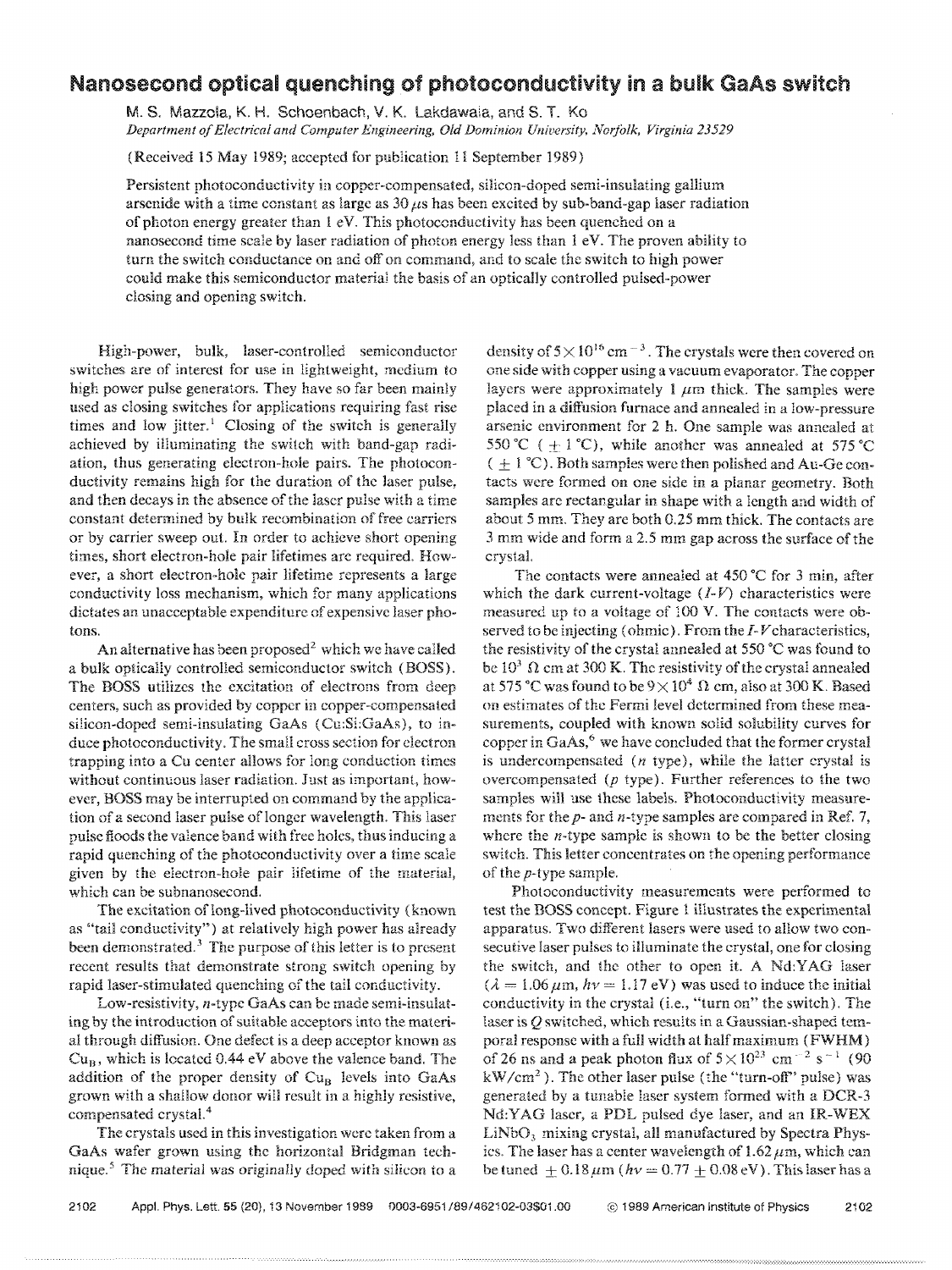

FIG. 1. Diagram illustrating the experimental setup. Note that the crystal was illuminated on the face containing the contacts.

FWHM of 7 ns, and a peak photon flux of  $5 \times 10^{25}$  cm<sup>-2</sup>  $s^{-1}$  (6 MW/cm<sup>2</sup>) if the beam is focused onto the active area between the contacts ( $3mm \times 3mm$ ).

The bias circuit consists of a capacitor charged to a dc voltage, and connected to the crystal by a long 50  $\Omega$  cable (two-way transit time  $= 275$  ns). The initial bias voltage was varied from 40 to  $\sim$  80V without affecting the photoconductivity of the crystal. In fact, the p-type crystal has been demonstrated to exhibit tail conductivity up to a voltage of 3 kV (12 kV/cm).<sup>3</sup> The load is a 50  $\Omega$  oscilloscope termination, which acts as a current viewing resistor. These impedances impose a load line of 100  $\Omega$  on the switching characteristics of the crystal. The current waveform is digitized by a Tektronix 7912 digitizer.

The complete response of the  $p$ -type sample to excitation by both laser pulses is illustrated by a typical current waveform shown in Fig. 2. The crystal has first been excited by the  $1.06 \mu m$  laser pulse, which causes a current overshoot to a peak of more than 0.6 A. The current then decays to a tail of about 0.4 A. After 200 ns, the 1.62  $\mu$ m laser pulse is incident (photon flux =  $5 \times 10^{25}$  cm<sup>-2</sup> s<sup>-1</sup>), which initially creates an increase in current that rapidly gives way to a



FIG. 2. Measured current flowing through the p-type crystal. Sample conductivity is induced initially by the  $1.06 \mu m$  laser pulse. The sample conductivity is quenched 200 ns later by the 1.62  $\mu$ m laser pulse. The initial bias voltage is 67 V.

2103 Appl. Phys. Lett., Vol. 55, No. 20, 13 November 1989

strong quench. The current decreases below the measurement resolution in under 10 ns.

The response of the current through the p-type crystal when the second laser pulse wavelength was increased to 1.8  $\mu$ m (hv = 0.69 eV) is shown in Fig. 3. The initial current increase in Fig. 2 associated with the second laser pulse has completely disappeared in Fig. 3, with no apparent reduction in quenching.

The intensity of the second laser pulse was varied from  $5 \times 10^{25}$  to  $5 \times 10^{22}$  cm<sup>-2</sup> s<sup>-1</sup> with neutral density filters. Figure 4 shows the intensity dependence of the quenching factor  $Q$ , which is defined as

$$
Q = \Delta \sigma / \sigma_T,
$$

where  $\Delta \sigma$  is the difference between the initial tail conductivity and the final quenched conductivity, and  $\sigma_r$  is the initial tail conductivity. The maximum value of *Q* that could be resolved was about 98%. Figure 4 indicates that *Q* decreases below 98% at a photon flux of  $3 \times 10^{24}$  cm<sup>-2</sup> s<sup>-1</sup>. As the laser intensity decreases, the initial increase in conductivity just prior to the fast quench rapidly diminishes. The initial peak virtually disappears at a photon flux of  $5 \times 10^{24}$  $cm^{-2}$  s<sup> $\cdot$ -1</sup>.

The sample required approximately 1 mJ of 1.06  $\mu$ m laser energy to induce a tail conductivity of at least 0.5  $(0 \text{ cm})^{-1}$ ; however, because of the long absorption length for light at wavelengths exceeding the band-gap cutoff, only a fraction of the incident radiation was absorbed (estimated from known cross sections<sup>2</sup> to be slightly more than  $1\%$ ). At the break point on Fig. 4 (photon flux  $= 3 \times 10^{24}$  cm  $^{-2}$  s<sup>-1</sup>),  $\sim 0.3$  mJ of laser energy at 1.62  $\mu$ m was expended to quench the conductivity to a final value of about 0.01 ( $\Omega$  cm) <sup>1</sup>. The absorption at this wavelength is expected to be stronger, but probably no more than 10%. Therefore, the energy required to turn off the switch is within the same order of magnitude as the energy required to turn it on.

The current response of the Cu:Si:GaAs switch to the two incident laser pulses can be understood by considering the electron gain and loss processes in the semiconductor.



FIG. 3. Measured current flowing through the p-type crystal. Sample conductivity is induced initially by the  $1.06 \mu m$  laser pulse. The sample conductivity is quenched 200 ns later by the 1.8  $\mu$ m laser pulse. The initial bias voltage is 55 V.